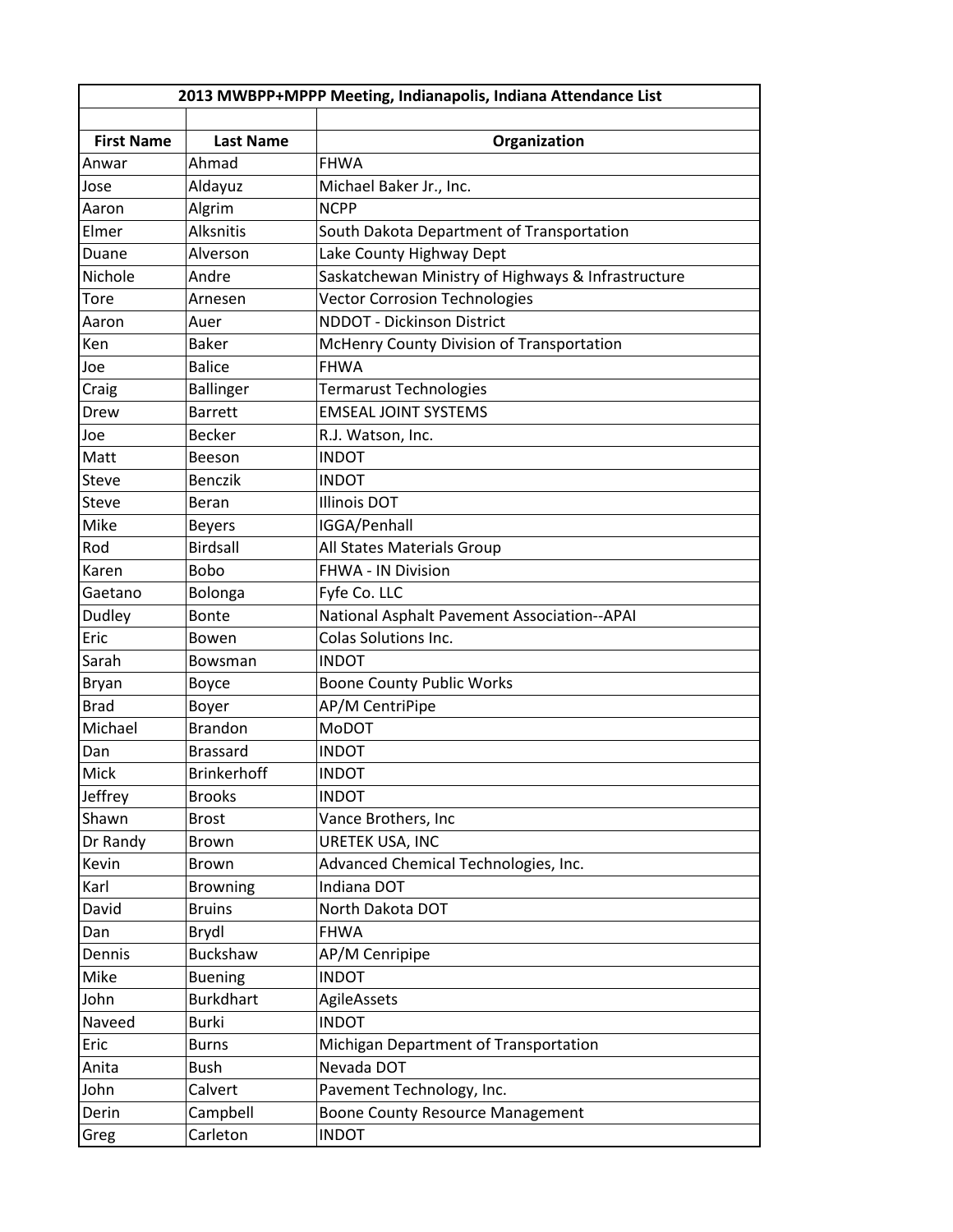| William      | Carlin         | <b>Wright Asphalt Products</b>        |
|--------------|----------------|---------------------------------------|
| Adam         | Carmichael     | Infrasense, Inc.                      |
| Jonathan     | Carroll        | HDR Engineering, Inc.                 |
| Scott        | Chandler       | <b>INDOT</b>                          |
| Karim        | Chatti         | Michigan State University             |
| Erin         | Chelotti       | Michigan Department of Transportation |
| Sheila       | Cherry         | <b>Kwik Bond Polymers</b>             |
| Alan         | Chicoine       | All States Materials Group            |
| David        | Christmas      | <b>INDOT</b>                          |
| Christopher  | Clement        | <b>NHDOT</b>                          |
| Carolyn      | Coffin         | <b>INDOT</b>                          |
| Joy          | Colglazier     | <b>INDOT</b>                          |
| Tom M.       | Collins        | Collins Engineers, Inc.               |
| Robert       | Connor         | <b>Purdue University</b>              |
| <b>Brian</b> | Cox            | <b>Flint Hills Resources</b>          |
| Mark         | Croarkin       | <b>MoDOT</b>                          |
| <b>Brian</b> | Crume          | E&B Paving, Inc.                      |
| David        | <b>Dallas</b>  | <b>INDOT</b>                          |
| Kumar        | Dave           | <b>INDOT</b>                          |
| Jason        | DeRuyver       | Michigan Department of Transportation |
| Rob          | Desanti        | Deighton Associates Limited           |
| Dean         | Dickinson      | CT Dept of Trans                      |
| <b>Brian</b> | Dilworth       | Collins Engineers, Inc.               |
| Rob          | <b>Dingess</b> | <b>ATSSA</b>                          |
| Richard      | Domonkos       | <b>Indiana LTAP</b>                   |
| Tom          | Donnelly       | Transpo                               |
| Bryan        | Donze          | <b>INDOT</b>                          |
| Tom          | Duncan         | <b>FHWA</b>                           |
| Chet         | Dunn           | <b>Boone County Public Works</b>      |
| Mark         | Dunn           | lowa DOT                              |
| Colin        | Durante        | Pavement Technolgy, Inc               |
| Raymie       | Eckerle        | City of Jasper Indiana                |
| Ann          | Edgerton       | Agile Assets Inc                      |
| Jim          | Edgerton       | AgileAssets                           |
| Trudy        | Elsner         | MnDOT, Metro District                 |
| Bill         | Everhart       | City of Seymour                       |
| Chase        | Eyster         | <b>Forta Corporation</b>              |
| Lisa         | Farley         | <b>NCPP</b>                           |
| Stacy        | <b>Flick</b>   | <b>INDOT</b>                          |
| Kevin        | Foster         | <b>Metal Fatigue Solutions</b>        |
| Richard      | Fox-Ivey       | Pavemetrics                           |
| Jerry        | Frantz         | Meredith Brothers Inc.                |
| Irene        | Friedman       | <b>EMSEAL JOINT SYSTEMS LTD</b>       |
| Robert       | Frosch         | <b>Purdue University</b>              |
| Paul         | Fuchs          | Fuchs Cosulting, Inc.                 |
| Larry        | Galehouse      | <b>NCPP</b>                           |
| Ryan         | Gallagher      | <b>INDOT</b>                          |
|              |                |                                       |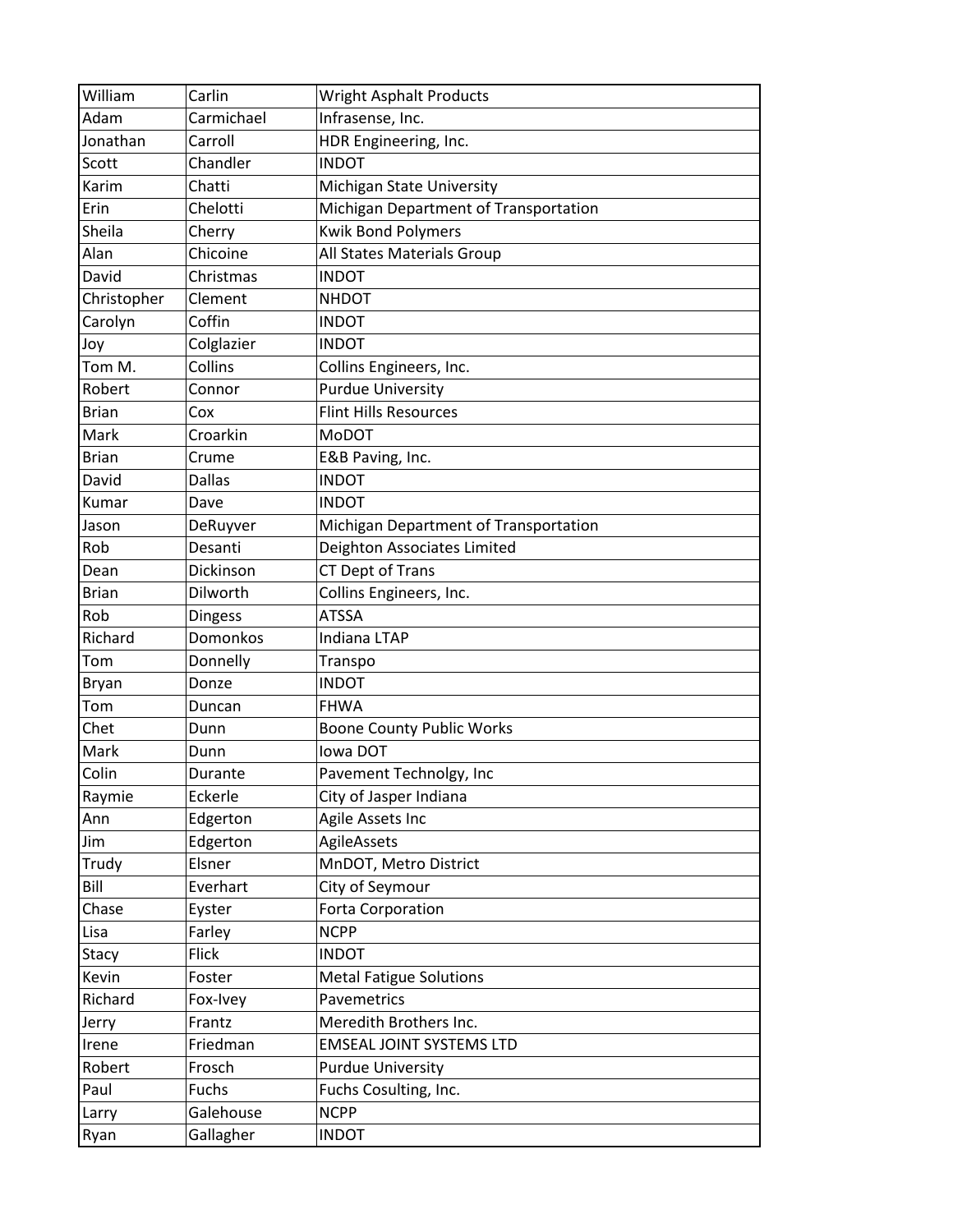| Pepe           | Garcia         | Parsons Brinckerhoff                                    |
|----------------|----------------|---------------------------------------------------------|
| Mark           | Gawedzinski    | Illinois Department of Transportation                   |
| Jerry          | Geib           | <b>MNDOT</b>                                            |
| Jaffar         | Golkajeh       | <b>INDOT</b>                                            |
| Irina          | Goloschokin    | <b>INDOT</b>                                            |
| <b>Brandon</b> | Goodwin        | Missouri University of Science and Technology           |
| Lutrell        | Gordon         | <b>Fugro Roadware</b>                                   |
| Fred           | Grant          | <b>DBi Services</b>                                     |
| Scott          | Griepenstroh   | City of Grand Island                                    |
| <b>Becky</b>   | Gross          | <b>INDOT</b>                                            |
| John           | Haddock        | <b>Indiana LTAP</b>                                     |
| Patte          | Hahn           | <b>NCPP</b>                                             |
| Dan            | Haid           | <b>Boone County Resource Management</b>                 |
| Kelly          | Hall           | <b>Fugro Roadware</b>                                   |
| Alison         | Hamlin         | Michigan Department of Transportation                   |
| Mary Jo        | Hamman         | Michael Baker Jr., Inc.                                 |
| Jim            | Hansel         | <b>CTS Cement Manufacturing Corporation</b>             |
| Wayne          | Harrall        | Kent County Road Commission                             |
| David          | Harran         | City of Bay City                                        |
| Gary           | Harris         | National Asphalt Pavement Association--Bit Mat Products |
| Mark           | Haworth        | <b>Blastrac</b>                                         |
| Rex            | Hedges         | Rejuvtec, Inc.                                          |
| Gill           | Hedman         | South Dakota DOT                                        |
| Blair          | Heptig         | Kansas Department of Transportation                     |
| J Matthew      | Hildebrand     | Manitoba Infrastructure and Transportation              |
| <b>Brian</b>   | Hillery        | FallProof                                               |
| Dal            | Hills          | Convergent Concrete Technologies, LLC                   |
| Keith          | Hoernschemeyer | Federal Highway Administration                          |
| Stephanie      | Hogendoorn     | Akzo Nobel Surface Chemistry, LLC                       |
| David          | Holtz          | <b>INDOT</b>                                            |
| John           | Hooks          | <b>NCPP</b>                                             |
| Ted            | Hopwood        | University of Kentucky                                  |
| Jeremy         | Hunter         | <b>INDOT</b>                                            |
| John           | Huyer          | <b>FHWA</b>                                             |
| Dave           | Imse           | <b>CTS Cement Manufacturing Corporatio</b>              |
| Kevin          | Irving         | <b>AZZ Galvanizing Services</b>                         |
| Fouad          | Jaber          | Nebraska Department of Roads                            |
| Craig          | Jones          | Performance Industries LLC                              |
| Josh           | Jones          | Blastrac                                                |
| Dave           | Juntunen       | Michigan Department of Transportation                   |
| Stan-Lee       | Kaderbek       | Collins Engineers, Inc.                                 |
| Iftekhar       | Kalyar         | Saskatchewan Ministry of Highways and Infrastructure    |
| Steven         | Katenhus       | Michigan Department of Transportation                   |
| Vince          | Kazakavich     | Watson Bowman Acme                                      |
| Wesley         | Kellogg        | Oklahoma DOT                                            |
| Joe            | Kinder         | Uretek USA                                              |
| Craig          | Klusman        | <b>URS Corporation</b>                                  |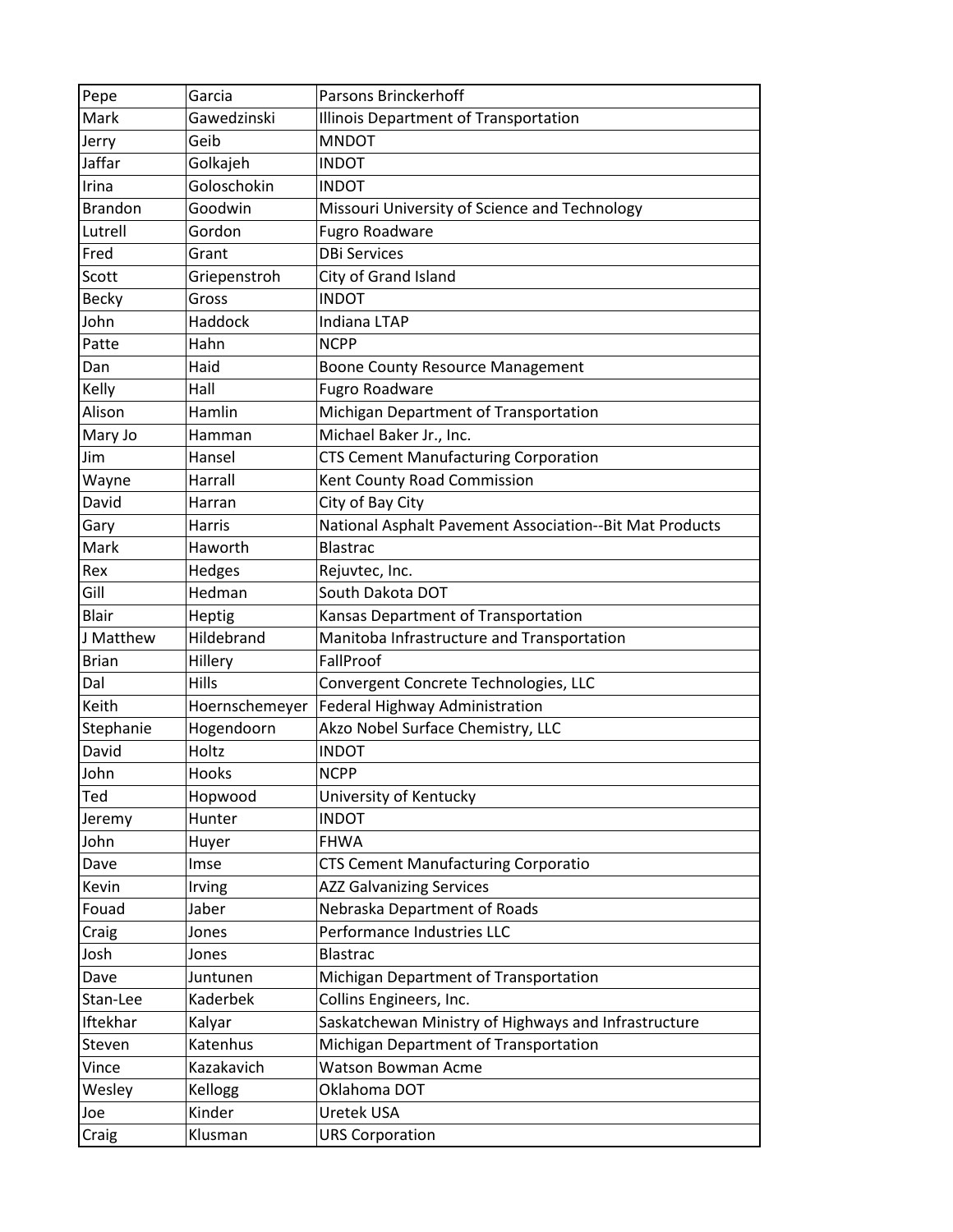| Koebrick       | Convergent Concrete Technologies, LLC      |
|----------------|--------------------------------------------|
| Koonce         | Collins Engineers, Inc.                    |
| Korfin         | <b>Innovative Products</b>                 |
| <b>Krebbs</b>  | <b>INDOT</b>                               |
| Kreger         | <b>INDOT</b>                               |
| Kreger         | <b>Purdue University</b>                   |
| Kwapis         | Akzo Nobel Surface Chemistry, LLC          |
| Lane           | Ministry of Transportation Ontario         |
| Lane           | <b>NCPP</b>                                |
| Lee            | <b>INDOT</b>                               |
| Liberati       | Hydro-Technologies                         |
| Lippert        | Crafco, Inc                                |
| Liske          | Manitoba Infrastructure and Transportation |
| Little         | <b>Corrective Asphalt Materials</b>        |
| Loiselle       | Clark Dietz, Inc.                          |
| Long           | IGGA/Penhall                               |
| Lowther        | <b>INDOT</b>                               |
| Lubbers        | Kraton Polymers, LLC                       |
| Lundell        | <b>INDOT</b>                               |
| Lytton         | <b>INDOT</b>                               |
| Maddy          | <b>DBi Services</b>                        |
| <b>Martens</b> | MoDOT                                      |
| Marz           | <b>Wisconsin DOT</b>                       |
| Maser          | Infrasense, Inc.                           |
| McClellan      | <b>INDOT</b>                               |
| McCrary        | <b>INDOT</b>                               |
| McDonald       | lowa DOT                                   |
| McGirr         | <b>Pounder Emulsions</b>                   |
| McGlumpy       | Road Science Division/Ammaz                |
| McLean         | AP/M Centripipe                            |
| Menon          | Siva Corrosion Services, Inc.              |
| Mermigas       | Ministry of Transportation                 |
| Mihov          | <b>MTO</b>                                 |
| Miller         | Missouri Department of Transportation      |
| Minor          | Unitex by Dayton Superior                  |
| Mintz          | <b>Phoscrete Corporation</b>               |
| Mitchell       | <b>Vance Brothers</b>                      |
| Mondor         | <b>Termarust Technologies</b>              |
| Montgomery     | <b>INDOT</b>                               |
| Mooney         | <b>INDOT</b>                               |
| Moore          | <b>INDOT</b>                               |
| Moore          | <b>Iroquois County Highway</b>             |
| Moran          | <b>Purdue University</b>                   |
| Morse          | Ohio Dept. of Transportation               |
|                | <b>INDOT</b>                               |
| Moser          |                                            |
| Moulthrop      | FP <sub>2</sub>                            |
|                |                                            |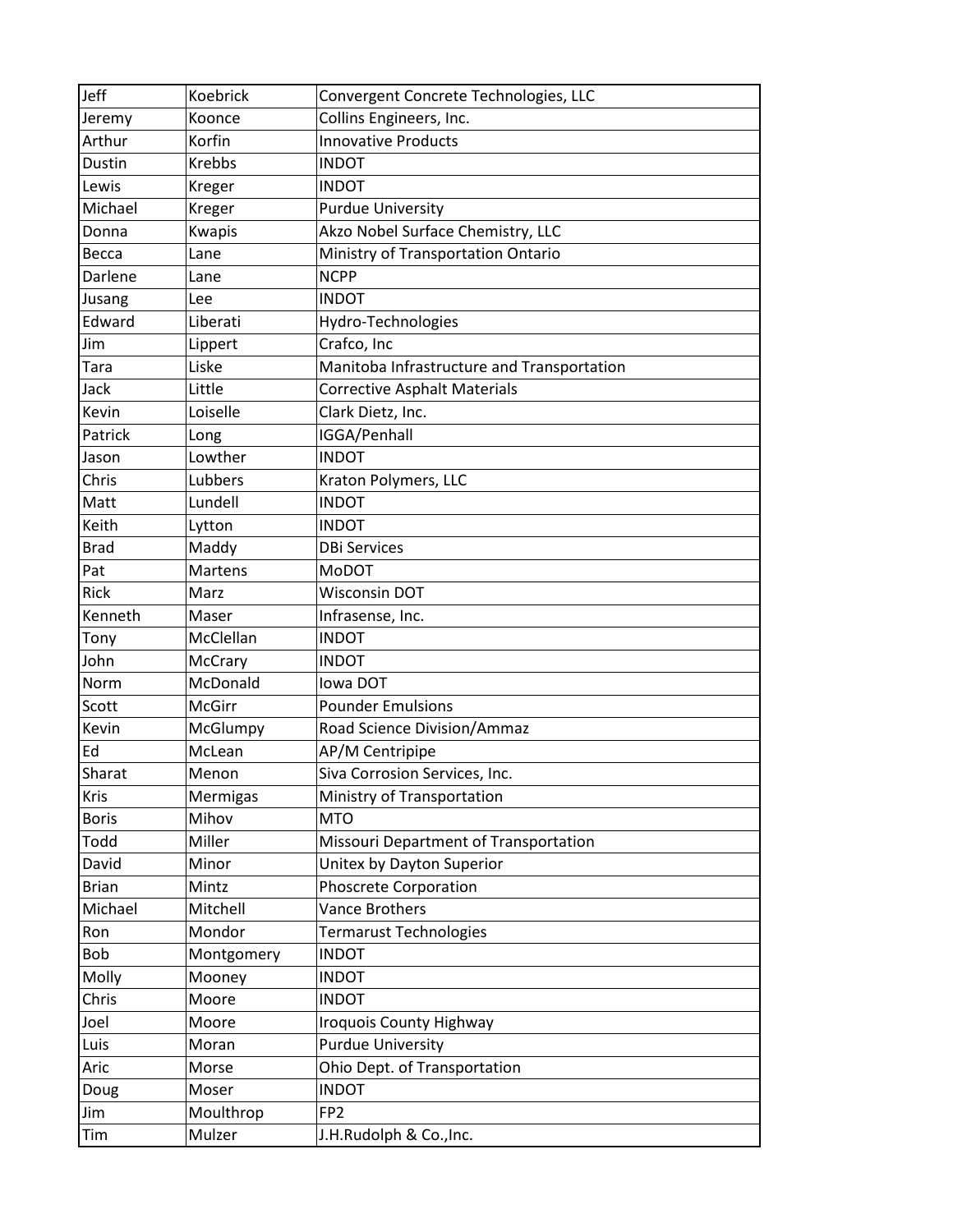| Steven        | Muncy           | <b>BASF Corporation</b>                |
|---------------|-----------------|----------------------------------------|
| <b>Stuart</b> | Mundth          | Siva Corrosion Services, Inc.          |
| Tommy         | Nantung         | <b>INDOT</b>                           |
| Robert        | Nielsen         | <b>Kwik Bond Polymers</b>              |
| Andy          | Niemi           | Bridgeguard                            |
| William       | Oliva           | <b>Wisconsin DOT</b>                   |
| Roger         | Olson           | Minnesota DOT                          |
| <b>Bob</b>    | Orthmeyer       | <b>FHWA</b>                            |
| Nathan        | Peters          | FRP Bridge Drain Pipe                  |
| Walter        | Peters          | Oklahoma Department of Transportation  |
| Bartholomew   | Pharr           | Marketing Associates, Inc              |
| Gordon        | Port            | <b>Iowa DOT</b>                        |
| Michael       | Prather         | <b>INDOT</b>                           |
| Mark          | Pribula         | Minnesota Department of Transportation |
| <b>Brian</b>  | Price           | Crafco, Inc.                           |
| Gordon        | Proctor         | <b>Proctor &amp; Associates</b>        |
| Dave          | Raasakka        | Bridgeguard                            |
| Calvin        | Reed            | Kansas DOT                             |
| Jamie         | Renner          | <b>INDOT</b>                           |
| Michael       | <b>Ricketts</b> | Putnam County Highway                  |
| Lynn          | Ringgenberg     | Dynamic Surface Applications, Ltd.     |
| Vince         | Rizzo           | Uretek USA                             |
| Mary          | <b>Robbins</b>  | <b>NCAT</b>                            |
| Dan           | Roberts         |                                        |
|               |                 | Deighton Associates Limited            |
| Michael       | Robson          | <b>Fugro Roadware</b>                  |
| Greg          | Schieber        | Kansas Department of Transportation    |
| Everett       | Schmitz         | Pathway Services, Inc.                 |
| Lauren        | Schmitz         | Pathway Services, Inc.                 |
| Wayne         | Senick          | <b>Termarust Technologies</b>          |
| Francine      | Shaw-Whitson    | <b>FHWA</b>                            |
| Mike          | Shea            | Missouri DOT                           |
| Todd          | Shields         | <b>INDOT</b>                           |
| Brian C       | Shutts          | <b>URETEK USA</b>                      |
| Ron           | Simbari         | All States Materials Group             |
| Guy           | Sisler          | <b>Flint Hills Resources</b>           |
| Kelly         | Smith           | <b>Applied Pavement Technology</b>     |
| Malcolm       | Smith           | <b>Strawser Construction, Inc</b>      |
| Clay          | Snyder          | Illinois Department of Transportation  |
| George        | Snyder          | <b>INDOT</b>                           |
| Howie         | Snyder          | Vance Brothers, Inc                    |
| Ed            | Spahr           | <b>INDOT</b>                           |
| Marc          | Stafford        | R.J. Watson, Inc.                      |
| Chris         | Stebbing        | Crafco, Inc.                           |
| David         | Steele          | Kentucky Transportation Cabinet        |
| David         | <b>Stokes</b>   | <b>Blastrac</b>                        |
| Drew          | Storey          | <b>INDOT</b>                           |
| Scott         | Stotlemeyer     | MoDOT                                  |
|               |                 |                                        |